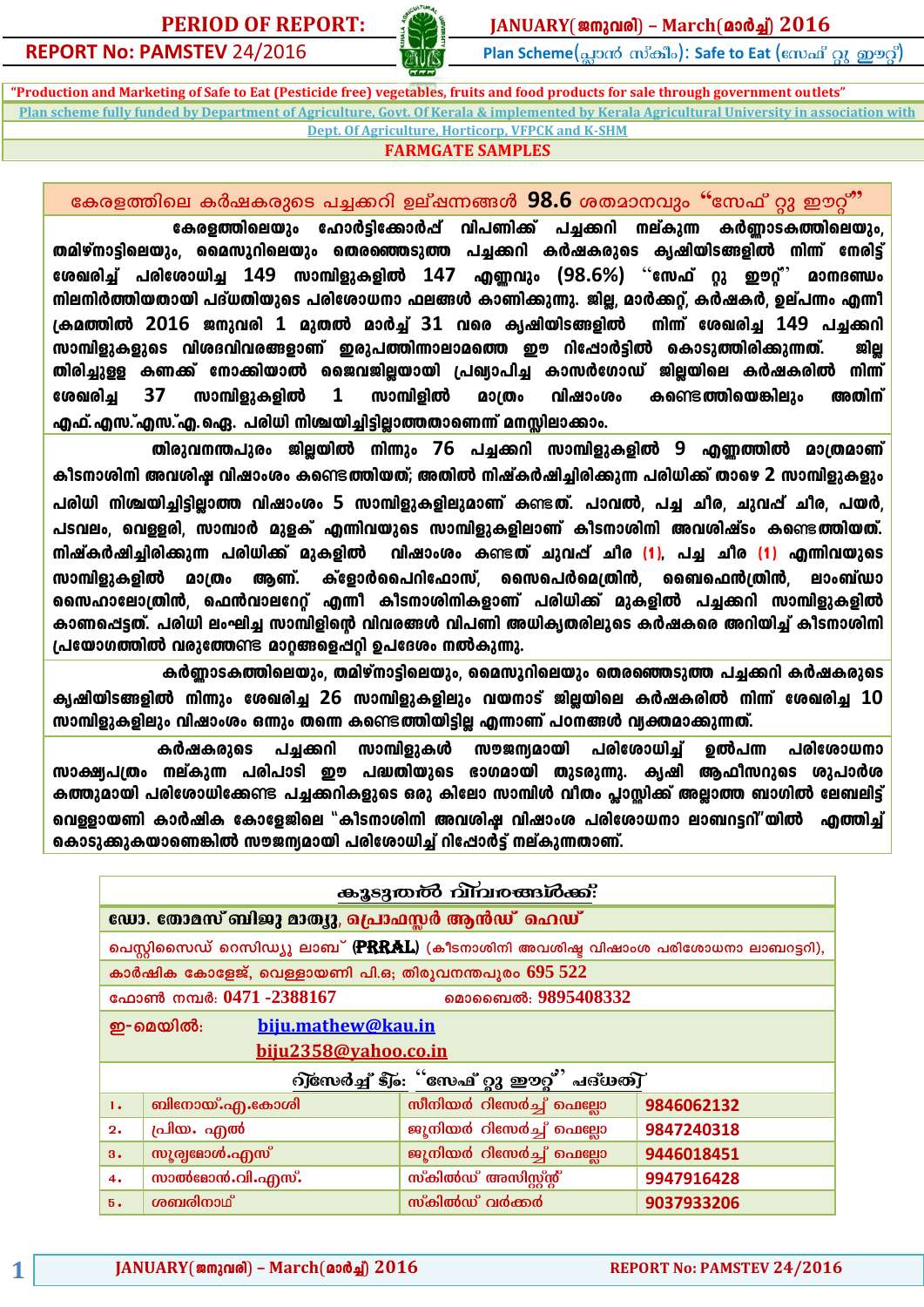|    |                                                   | <b>Kasargod</b>                                                          |                                                                                                                                   |                                                                                                |                                                                                     |                                                             | സാമ്പിളുകളുടെ എണ്ണം (No. Of samples)                                                           |                                                                         |
|----|---------------------------------------------------|--------------------------------------------------------------------------|-----------------------------------------------------------------------------------------------------------------------------------|------------------------------------------------------------------------------------------------|-------------------------------------------------------------------------------------|-------------------------------------------------------------|------------------------------------------------------------------------------------------------|-------------------------------------------------------------------------|
|    |                                                   | കാസർഗോഡ്                                                                 |                                                                                                                                   |                                                                                                |                                                                                     |                                                             | 37                                                                                             |                                                                         |
| #  | കർഷകന്റെ<br>പേര്<br><b>FARMERS</b><br><b>NAME</b> | മേൽ വിലാസം<br><b>FARMERS</b><br><b>ADDRESS</b>                           | று ம<br><b>ITEM</b>                                                                                                               |                                                                                                | കണ്ടെ <b>ത്തി</b> യ<br>കീടനാശിനിയുടെ<br>പേര്<br><b>PESTICIDE</b><br><b>DETECTED</b> | കീടനാശിനിയുടെ<br>അളവ്<br><b>RESIDUE LEVEL</b><br>(ppm)      | നിഷ്കർഷിച്ചിരിക്കുന്ന<br>പരിധി<br>(എഫ.്എസ.്എസ.്എ.ഐ.)<br><b>FSSAI Limit</b>                     | ്°േക് റ്റു<br><b>ഇൗറ്റ്</b> ,<br>ശതമാനം<br>Safe to Eat<br>$\frac{0}{0}$ |
| 1. | <b>Battiyappa</b>                                 | Sheribabulu,<br>Madhur,<br>Kasargod                                      | Melon(Oriental<br>pickling)<br>Salad cucumber<br>Vegetable<br>cowpea                                                              | <b>Nil</b><br><b>Nil</b><br><b>Nil</b>                                                         |                                                                                     | <b>Nil</b><br><b>Nil</b><br>Nil                             | <b>Nil</b><br><b>Nil</b><br><b>Nil</b>                                                         | 100%                                                                    |
| 2. | <b>Bhaskaran</b><br>(Convenor)                    | Bhagavathi<br>Nagar,<br>Pulikhoor, Ph<br>No.<br>9496683099               | Amaranthus<br>(green)<br><b>Bhindi</b><br>Bittergourd<br>Brinjal(round)<br>Pumpkin<br>Vegetable<br>cowpea                         | <b>Nil</b><br><b>Nil</b><br><b>Nil</b><br><b>Nil</b><br>Nil<br><b>Nil</b>                      |                                                                                     | Nil<br>Nil<br><b>Nil</b><br>Nil<br><b>Nil</b><br>Nil        | <b>Nil</b><br><b>Nil</b><br><b>Nil</b><br>Nil<br><b>Nil</b><br><b>Nil</b>                      | 100%                                                                    |
| 3. | Bhaskaran.<br>K                                   | Bhagavathi<br>Nagar,<br>Kasargod                                         | Amaranthus<br>(green)<br><b>Bhindi</b><br>Salad cucumber                                                                          | <b>Nil</b><br><b>Nil</b><br><b>Nil</b>                                                         |                                                                                     | Nil<br><b>Nil</b><br><b>Nil</b>                             | <b>Nil</b><br><b>Nil</b><br><b>Nil</b>                                                         | 100%                                                                    |
| 4. | <b>Dannis</b><br>Crasta                           | S/o. Inas<br>Crasta,<br>Arathod,<br>Madhur Ph.<br>No.<br>0828114555<br>3 | Bittergourd<br>Ivy gourd                                                                                                          | <b>Nil</b><br><b>Nil</b>                                                                       |                                                                                     | Nil<br><b>Nil</b>                                           | <b>Nil</b><br><b>Nil</b>                                                                       | 100%                                                                    |
| 5. | Janaki                                            | Bhagavathi<br>Nagar,<br>Kasargod                                         | Amaranthus<br>(red)<br>Melon(Oriental<br>pickling)                                                                                | <b>Nil</b><br><b>Nil</b>                                                                       |                                                                                     | <b>Nil</b><br><b>Nil</b>                                    | <b>Nil</b><br><b>Nil</b>                                                                       | 100%                                                                    |
| 6. | Krishnan                                          | Bhagavathi<br>Nagar,<br>Kasargod                                         | Ivy gourd                                                                                                                         | <b>Nil</b>                                                                                     |                                                                                     | Nil                                                         | <b>Nil</b>                                                                                     | 100%                                                                    |
| 7. | Lalitha                                           | Bhagavathi<br>Nagar,<br>Madhur<br>Krishibhavan                           | Amaranthus<br>(green)<br>Amaranthus<br>(red)<br>Brinjal(round)<br>Ivy gourd<br>Ridge gourd<br>Sweet potato<br>Vegetable<br>cowpea | <b>Nil</b><br><b>Nil</b><br><b>Nil</b><br><b>Nil</b><br><b>Nil</b><br><b>Nil</b><br><b>Nil</b> |                                                                                     | Nil<br>Nil<br>Nil<br>Nil<br>Nil<br><b>Nil</b><br><b>Nil</b> | <b>Nil</b><br><b>Nil</b><br><b>Nil</b><br><b>Nil</b><br><b>Nil</b><br><b>Nil</b><br><b>Nil</b> | 100%                                                                    |
| 8. | Madhur<br>Krishi<br>bhavan                        | Madhur<br>Krishi bhavan                                                  | <b>Bhindi</b><br>Bittergourd<br>Melon(Oriental<br>pickling)<br>Snake gourd                                                        | <b>Nil</b><br><b>Nil</b><br><b>Nil</b><br><b>Nil</b>                                           |                                                                                     | Nil<br><b>Nil</b><br><b>Nil</b><br><b>Nil</b>               | <b>Nil</b><br><b>Nil</b><br><b>Nil</b><br><b>Nil</b>                                           | 100%                                                                    |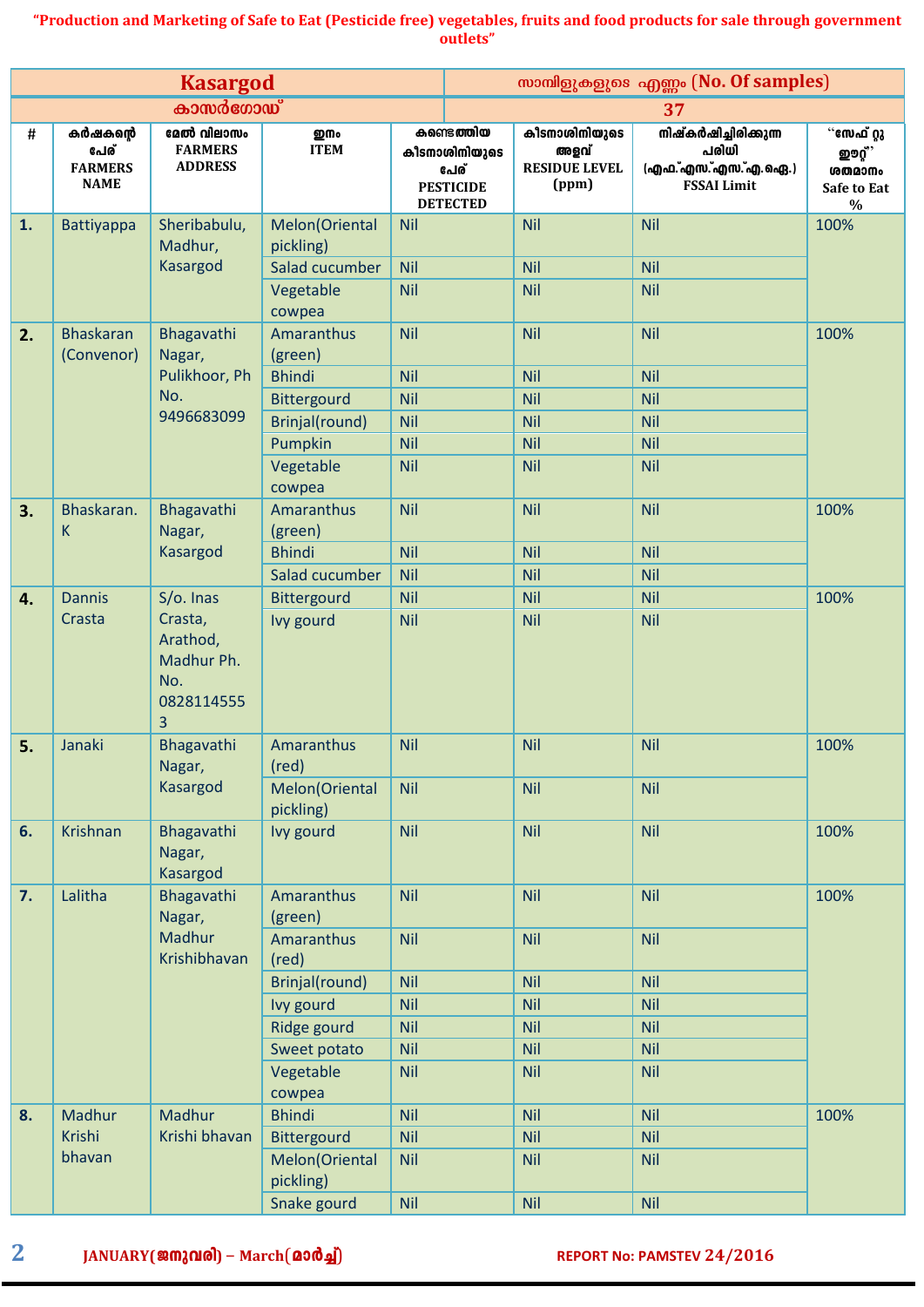| #                                                                                     | കർഷകന്റെ<br>പേര്<br><b>FARMERS</b><br><b>NAME</b> | മേൽ വിലാസം<br><b>FARMERS</b><br><b>ADDRESS</b> | றி<br><b>ITEM</b>     | കണ്ടെ <b>ത്തിയ</b><br>കീടനാശിനിയുടെ<br>പേര്<br><b>PESTICIDE</b><br><b>DETECTED</b> | കീടനാശിനിയുടെ<br>അളവ്<br><b>RESIDUE LEVEL</b><br>(ppm) | നിഷ്കർഷിച്ചിരിക്കുന്ന<br>പരിധി<br>(എഫ.്എസ.്എസ.്എ.ഐ.)<br><b>FSSAI Limit</b>                        | "സേഫ് റ്റു<br>ഇൗറ്റ് ,<br>ശതമാനം<br><b>Safe to Eat</b><br>$\frac{0}{0}$ |  |
|---------------------------------------------------------------------------------------|---------------------------------------------------|------------------------------------------------|-----------------------|------------------------------------------------------------------------------------|--------------------------------------------------------|---------------------------------------------------------------------------------------------------|-------------------------------------------------------------------------|--|
| 9.                                                                                    | Padmavathi                                        | Bhagavathi<br>Nagar Ph<br>No.<br>8289851869    | Amaranthus<br>(green) | <b>Nil</b>                                                                         | <b>Nil</b>                                             | <b>Nil</b>                                                                                        | 100%                                                                    |  |
| 10.                                                                                   | Umeshan                                           | Bhagavathi<br>Nagar,                           | Amaranthus<br>(green) | <b>Nil</b>                                                                         | <b>Nil</b>                                             | <b>Nil</b>                                                                                        | 100%                                                                    |  |
|                                                                                       |                                                   | Kasargod                                       | Amaranthus<br>(red)   | <b>Nil</b>                                                                         | <b>Nil</b>                                             | <b>Nil</b>                                                                                        |                                                                         |  |
|                                                                                       |                                                   |                                                | <b>Bhindi</b>         | <b>Nil</b>                                                                         | <b>Nil</b>                                             | <b>Nil</b>                                                                                        |                                                                         |  |
|                                                                                       |                                                   |                                                | Bittergourd           | <b>ഡൈമെത്തോയേറ്റ്</b><br>Dimethoate                                                | 0.99                                                   | 2.0                                                                                               |                                                                         |  |
|                                                                                       |                                                   |                                                | Brinjal(round)        | <b>Nil</b>                                                                         | <b>Nil</b>                                             | <b>Nil</b>                                                                                        |                                                                         |  |
|                                                                                       |                                                   |                                                | <b>Curry leaves</b>   | <b>Nil</b>                                                                         | <b>Nil</b>                                             | <b>Nil</b>                                                                                        |                                                                         |  |
|                                                                                       |                                                   |                                                | Ivy gourd             | Nil                                                                                | Nil                                                    | <b>Nil</b>                                                                                        |                                                                         |  |
|                                                                                       |                                                   |                                                | Vegetable             | <b>Nil</b>                                                                         | <b>Nil</b>                                             | <b>Nil</b>                                                                                        |                                                                         |  |
|                                                                                       |                                                   |                                                | cowpea                |                                                                                    |                                                        |                                                                                                   |                                                                         |  |
| മൊത്തം സാമ്പിളുകളുടെ എണ്ണം (Total Number of samples)<br>37                            |                                                   |                                                |                       |                                                                                    |                                                        |                                                                                                   |                                                                         |  |
| കീടനാശിനി കണ്ടെത്തിയ സാമ്പിളുകളുടെ എണ്ണം (Number of samples with pesticides detected) |                                                   |                                                |                       |                                                                                    |                                                        |                                                                                                   |                                                                         |  |
|                                                                                       |                                                   |                                                |                       |                                                                                    |                                                        | നിഷ്കർഷിച്ചിരിക്കുന്ന പരിധിക്ക് മുകളിൽ കീടനാശിനി കണ്ടെത്തിയ സാമ്പിളുകളുടെ എണ്ണം (Above MRL Limit) | $\mathbf 0$                                                             |  |

**100%**

 $3$  **JANUARY(ജനുവരി)** – March(20 0 21) **REPORT No: PAMSTEV 24/2016**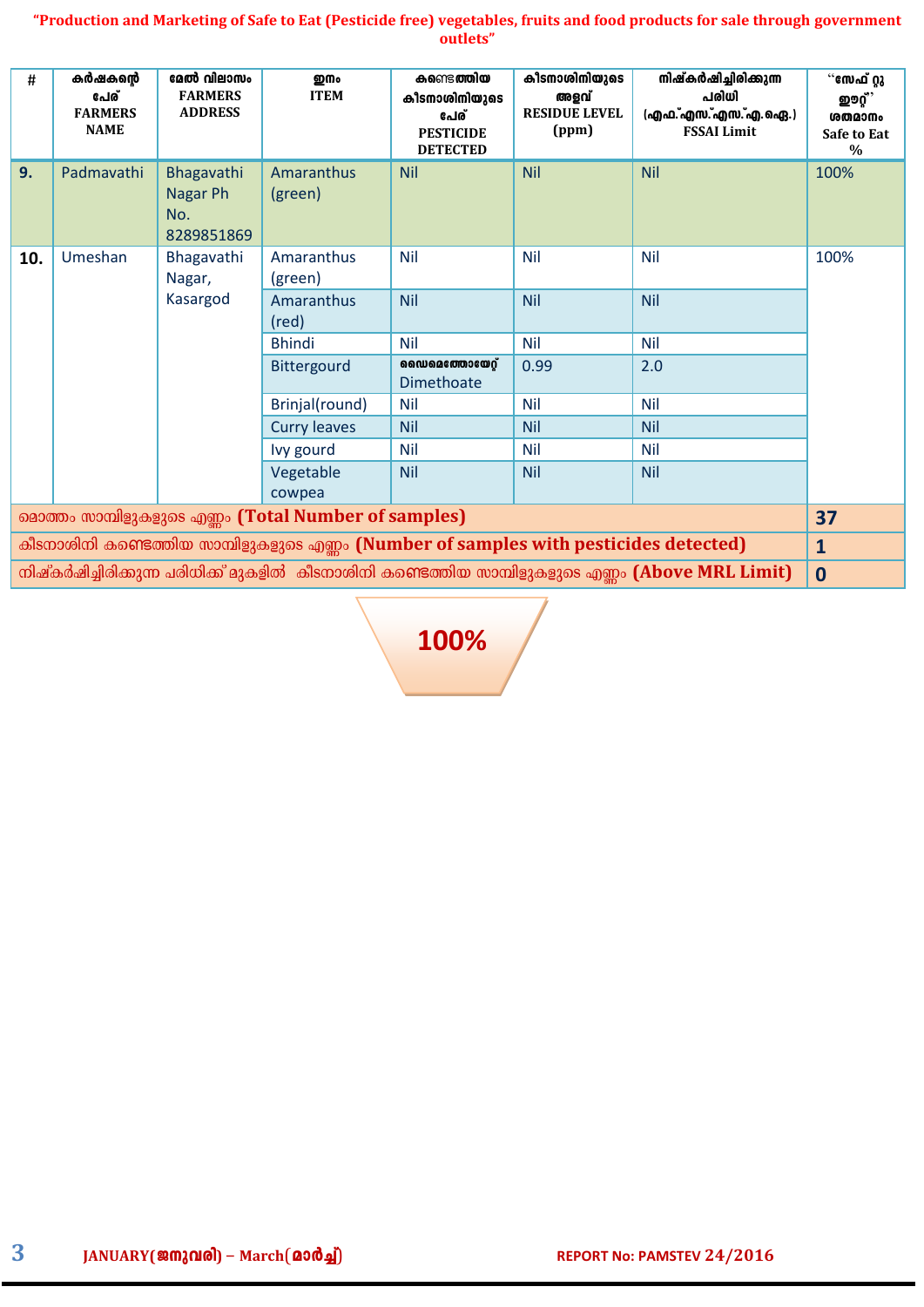|      |                                                   | <b>Trivandrum</b>                                             |                             |                             | സാമ്പിളുകളുടെ എണ്ണം (No. Of samples)                                       |                                                        |                                                                                   |                                                                         |  |
|------|---------------------------------------------------|---------------------------------------------------------------|-----------------------------|-----------------------------|----------------------------------------------------------------------------|--------------------------------------------------------|-----------------------------------------------------------------------------------|-------------------------------------------------------------------------|--|
|      |                                                   | തിരുവനന്തപുരം                                                 |                             |                             |                                                                            |                                                        | 76                                                                                |                                                                         |  |
| $\#$ | കർഷകന്റെ<br>പേര്<br><b>FARMERS</b><br><b>NAME</b> | മേൽ വിലാസം<br><b>FARMERS</b><br><b>ADDRESS</b>                | <b>ഇനം</b><br><b>ITEM</b>   |                             | കണ്ടെത്തിയ<br>കീടനാശിനിയുടെ<br>പേര്<br><b>PESTICIDE</b><br><b>DETECTED</b> | കീടനാശിനിയുടെ<br>അളവ്<br><b>RESIDUE LEVEL</b><br>(ppm) | <b>നിഷ്കർഷിച്ചിരിക്കുന്ന</b><br>പരിധി<br>(എഫ.്എസ.്എസ.്എ.ഐ.)<br><b>FSSAI Limit</b> | ്°േക് റ്റു<br>ഇൗറ്റ് '<br><b>ശതമാനം</b><br>Safe to Eat<br>$\frac{0}{0}$ |  |
| 1.   | Agrifarm                                          | Peringamala                                                   | Amaranthus<br>(green)       | <b>Nil</b>                  |                                                                            | <b>Nil</b>                                             | <b>Nil</b>                                                                        | 100%                                                                    |  |
|      |                                                   |                                                               | <b>Bhindi</b>               | <b>Nil</b>                  |                                                                            | <b>Nil</b>                                             | <b>Nil</b>                                                                        |                                                                         |  |
|      |                                                   |                                                               | Bittergourd                 | <b>Nil</b>                  |                                                                            | <b>Nil</b>                                             | <b>Nil</b>                                                                        |                                                                         |  |
|      |                                                   |                                                               | Brinjal(long)               | <b>Nil</b>                  |                                                                            | Nil                                                    | <b>Nil</b>                                                                        |                                                                         |  |
|      |                                                   |                                                               | Brinjal(round)              | <b>Nil</b>                  |                                                                            | <b>Nil</b>                                             | <b>Nil</b>                                                                        |                                                                         |  |
|      |                                                   |                                                               | Ivy gourd                   | <b>Nil</b>                  |                                                                            | <b>Nil</b>                                             | <b>Nil</b>                                                                        |                                                                         |  |
| 2.   | Anil<br><b>Kumar</b>                              | Kashmiram,<br><b>Venganoor Ph</b><br>No.<br>9544322367        | Melon(Oriental<br>pickling) | <b>Nil</b>                  |                                                                            | <b>Nil</b>                                             | <b>Nil</b>                                                                        | 100%                                                                    |  |
| 3.   | <b>Babu</b>                                       | Pallichal<br>cluster,                                         | Melon(Oriental<br>pickling) | <b>Nil</b>                  |                                                                            | <b>Nil</b>                                             | <b>Nil</b>                                                                        | 100%                                                                    |  |
|      |                                                   | Anayara                                                       | Snake gourd                 | <b>Nil</b>                  |                                                                            | <b>Nil</b>                                             | Nil                                                                               |                                                                         |  |
| 4.   | Baiju                                             | Pallichal<br>cluster,<br>Anayara                              | Vegetable<br>cowpea         | മൈപർമെത്രിൻ<br>Cypermethrin |                                                                            | 0.61                                                   | <b>NA</b>                                                                         | 100%                                                                    |  |
| 5.   | <b>Binu</b>                                       | <b>Unknown</b>                                                | Amaranthus<br>(green)       | <b>Nil</b>                  |                                                                            | <b>Nil</b>                                             | <b>Nil</b>                                                                        | 100%                                                                    |  |
|      |                                                   |                                                               | <b>Amaranthus</b><br>(red)  | <b>Nil</b>                  |                                                                            | <b>Nil</b>                                             | <b>Nil</b>                                                                        |                                                                         |  |
|      |                                                   |                                                               | Salad<br>cucumber           | <b>Nil</b>                  |                                                                            | <b>Nil</b>                                             | <b>Nil</b>                                                                        |                                                                         |  |
| 6.   | <b>Bovas</b>                                      | Thumbiyoodu,<br>Panangoodu,<br>Venganoor. P.O                 | Vegetable<br>cowpea         | <b>Nil</b>                  |                                                                            | <b>Nil</b>                                             | <b>Nil</b>                                                                        | 100%                                                                    |  |
| 7.   | Ganesh                                            | Neruchi                                                       | <b>Bhindi</b>               | <b>Nil</b>                  |                                                                            | <b>Nil</b>                                             | <b>Nil</b>                                                                        | 100%                                                                    |  |
|      |                                                   | Colony,<br>Panangode                                          | <b>Tomato</b>               | <b>Nil</b>                  |                                                                            | <b>Nil</b>                                             | <b>Nil</b>                                                                        |                                                                         |  |
| 8.   | George                                            | Pallichal cluster                                             | Amaranthus<br>(green)       | <b>Nil</b>                  |                                                                            | <b>Nil</b>                                             | <b>Nil</b>                                                                        | 100%                                                                    |  |
|      |                                                   |                                                               | Bittergourd                 | <b>Nil</b>                  |                                                                            | <b>Nil</b>                                             | <b>Nil</b>                                                                        |                                                                         |  |
|      |                                                   |                                                               | Melon(Oriental<br>pickling) | <b>Nil</b>                  |                                                                            | <b>Nil</b>                                             | <b>Nil</b>                                                                        |                                                                         |  |
|      |                                                   |                                                               | <b>Tapioca</b>              | <b>Nil</b>                  |                                                                            | <b>Nil</b>                                             | <b>Nil</b>                                                                        |                                                                         |  |
| 9.   | Jinu                                              | Karuna,<br>Mundoorkona<br>m, Anad P.O Ph<br>No.<br>9995441491 | Amaranthus<br>(green)       | <b>Nil</b>                  |                                                                            | <b>Nil</b>                                             | <b>Nil</b>                                                                        | 100%                                                                    |  |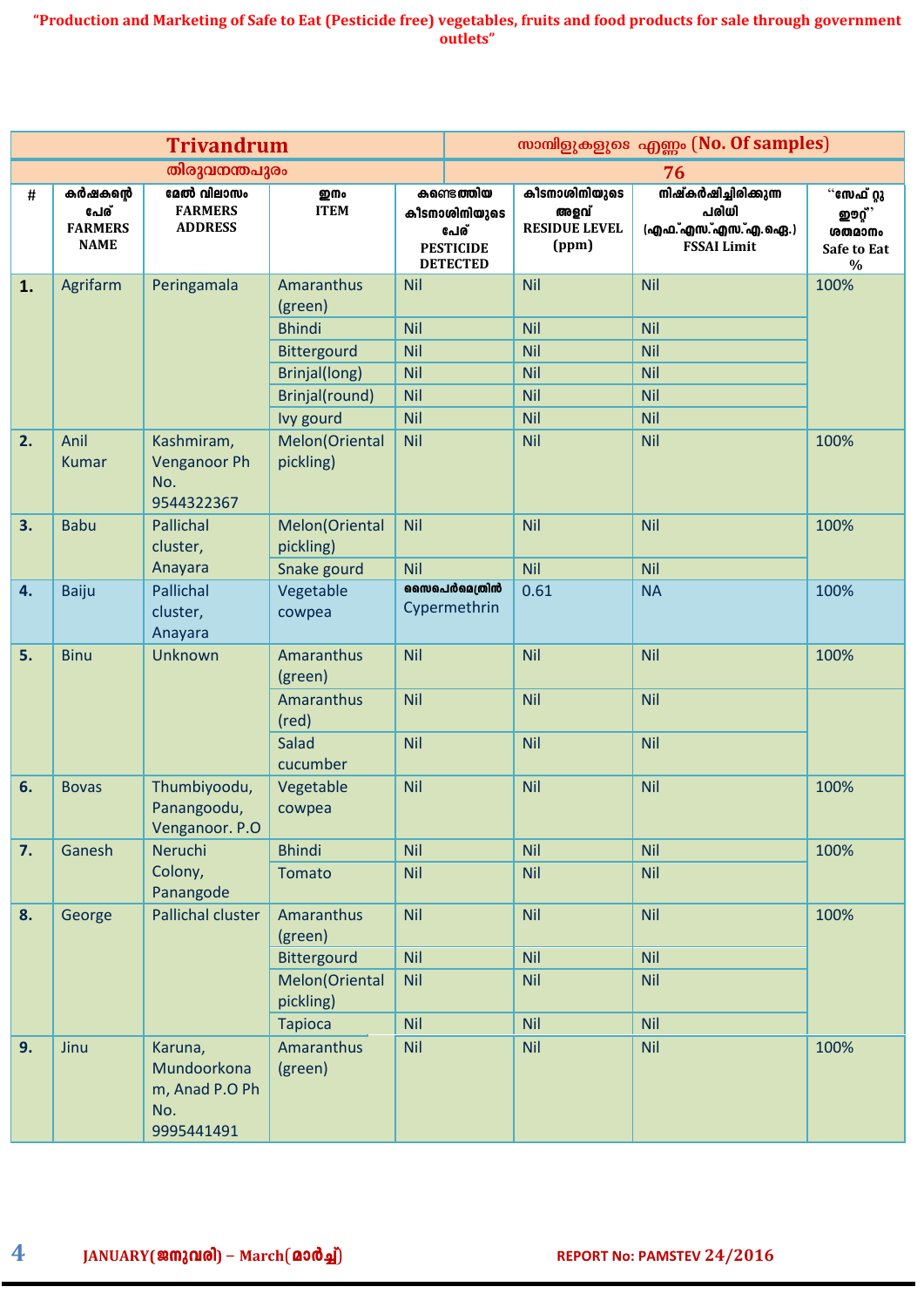| #   | കർഷകന്റെ<br>പേര്<br><b>FARMERS</b><br><b>NAME</b> | മേൽ വിലാസം<br><b>FARMERS</b><br><b>ADDRESS</b> | <b>ഇനം</b><br><b>ITEM</b>   | കണ്ടെ <b>ത്തിയ</b><br>കീടനാശിനിയുടെ<br>പേര്<br><b>PESTICIDE</b><br><b>DETECTED</b> | കീടനാശിനിയുടെ<br>അളവ്<br><b>RESIDUE LEVEL</b><br>(ppm) | നിഷ്കർഷിച്ചിരിക്കുന്ന<br>പരിധി<br>(എഫ.്എസ.്എസ.്എ.ഐ.)<br><b>FSSAI Limit</b> | ്°േ ഫ് റ്റു<br><b>ற</b> ூழீ`<br><b>ശതമാനം</b><br>Safe to Eat % |
|-----|---------------------------------------------------|------------------------------------------------|-----------------------------|------------------------------------------------------------------------------------|--------------------------------------------------------|----------------------------------------------------------------------------|----------------------------------------------------------------|
| 10. | <b>Nazar</b>                                      | Bismi House,                                   | Bittergourd                 | <b>Nil</b>                                                                         | <b>Nil</b>                                             | <b>Nil</b>                                                                 | 100%                                                           |
|     |                                                   | Kuttara,                                       | Ivy gourd                   | <b>Nil</b>                                                                         | <b>Nil</b>                                             | <b>Nil</b>                                                                 |                                                                |
|     |                                                   | Vamanapuram.                                   | Salad                       | <b>Nil</b>                                                                         | <b>Nil</b>                                             | <b>Nil</b>                                                                 |                                                                |
|     |                                                   | P.O, Mob:<br>9745422996                        | cucumber                    |                                                                                    |                                                        |                                                                            |                                                                |
|     |                                                   |                                                | Snake gourd                 | <b>Nil</b>                                                                         | <b>Nil</b>                                             | <b>Nil</b>                                                                 |                                                                |
|     |                                                   |                                                | Snake gourd                 | <b>Nil</b>                                                                         | <b>Nil</b>                                             | <b>Nil</b>                                                                 |                                                                |
|     |                                                   |                                                | Vegetable<br>cowpea         | <b>Nil</b>                                                                         | <b>Nil</b>                                             | <b>Nil</b>                                                                 |                                                                |
| 11. | Sangamyt                                          | Sangamythiri,                                  | Bittergourd                 | <b>Nil</b>                                                                         | <b>Nil</b>                                             | <b>Nil</b>                                                                 | 100%                                                           |
|     | hiri,                                             | <b>Karshika</b>                                | Brinjal(long)               | <b>Nil</b>                                                                         | <b>Nil</b>                                             | <b>Nil</b>                                                                 |                                                                |
|     | <b>Karshika</b>                                   | College                                        | Brinjal(round)              | <b>Nil</b>                                                                         | <b>Nil</b>                                             | <b>Nil</b>                                                                 |                                                                |
|     | College                                           |                                                | Chilli(big)                 | <b>Nil</b>                                                                         | <b>Nil</b>                                             | <b>Nil</b>                                                                 |                                                                |
|     |                                                   |                                                | Ivy gourd                   | <b>Nil</b>                                                                         | <b>Nil</b>                                             | <b>Nil</b>                                                                 |                                                                |
|     |                                                   |                                                | <b>Tomato</b>               | <b>Nil</b>                                                                         | <b>Nil</b>                                             | <b>Nil</b>                                                                 |                                                                |
|     |                                                   |                                                | Vegetable<br>cowpea         | <b>Nil</b>                                                                         | <b>Nil</b>                                             | <b>Nil</b>                                                                 |                                                                |
| 12. | Sangamyt                                          | Sangamythiri,                                  | <b>Bhindi</b>               | Nil                                                                                | <b>Nil</b>                                             | <b>Nil</b>                                                                 | 100%                                                           |
|     | hiri,<br>Kovilnada                                | Kovilnada                                      | Bittergourd                 | ഐൻവാലറേറ്റ്<br>Fenvalerate                                                         | 0.57                                                   | <b>NA</b>                                                                  |                                                                |
|     |                                                   |                                                | Ivy gourd                   | Nil                                                                                | <b>Nil</b>                                             | <b>Nil</b>                                                                 |                                                                |
|     |                                                   |                                                | Melon(Oriental<br>pickling) | <b>Nil</b>                                                                         | <b>Nil</b>                                             | <b>Nil</b>                                                                 |                                                                |
|     |                                                   |                                                | Snake gourd                 | <b>Nil</b>                                                                         | <b>Nil</b>                                             | <b>Nil</b>                                                                 |                                                                |
|     |                                                   |                                                | Vegetable                   | <b>Nil</b>                                                                         | <b>Nil</b>                                             | <b>Nil</b>                                                                 |                                                                |
|     |                                                   |                                                | cowpea                      |                                                                                    |                                                        |                                                                            |                                                                |
|     |                                                   |                                                | Vegetable<br>cowpea         | ലാംബ്ഡാ<br>സൈഹാലോത്രിൻ<br>Lambda<br>cyhalothrin                                    | 0.14                                                   | <b>NA</b>                                                                  |                                                                |
| 13. | Sangamyt<br>hri                                   | Sangamythri,<br>Karshika                       | Amaranthus<br>(green)       | <b>Nil</b>                                                                         | Nil                                                    | <b>Nil</b>                                                                 | 100%                                                           |
|     |                                                   | College                                        | Brinjal(round)              | <b>Nil</b>                                                                         | <b>Nil</b>                                             | <b>Nil</b>                                                                 |                                                                |
|     |                                                   |                                                | Ivy gourd                   | <b>Nil</b>                                                                         | <b>Nil</b>                                             | <b>Nil</b>                                                                 |                                                                |
|     |                                                   |                                                | Ivy gourd                   | <b>Nil</b>                                                                         | <b>Nil</b>                                             | <b>Nil</b>                                                                 |                                                                |
|     |                                                   |                                                | Melon(Oriental              | <b>Nil</b>                                                                         | <b>Nil</b>                                             | <b>Nil</b>                                                                 |                                                                |
|     |                                                   |                                                | pickling)                   |                                                                                    |                                                        |                                                                            |                                                                |
|     |                                                   |                                                | Snake gourd                 | <b>Nil</b>                                                                         | <b>Nil</b>                                             | <b>Nil</b>                                                                 |                                                                |
|     |                                                   |                                                | Vegetable<br>cowpea         | <b>Nil</b>                                                                         | <b>Nil</b>                                             | <b>Nil</b>                                                                 |                                                                |
|     |                                                   |                                                | Vegetable<br>cowpea         | <b>Nil</b>                                                                         | <b>Nil</b>                                             | <b>Nil</b>                                                                 |                                                                |
| 14. | Sangamyt                                          | Sangamythri,                                   | <b>Bhindi</b>               | Nil                                                                                | <b>Nil</b>                                             | <b>Nil</b>                                                                 | 100%                                                           |
|     | hri,                                              | Kovilnada                                      | Bittergourd                 | <b>Nil</b>                                                                         | <b>Nil</b>                                             | <b>Nil</b>                                                                 |                                                                |
|     | Kovilnada                                         |                                                | Brinjal(round)              | <b>Nil</b>                                                                         | <b>Nil</b>                                             | <b>Nil</b>                                                                 |                                                                |
|     |                                                   |                                                | Carrot                      | <b>Nil</b>                                                                         | <b>Nil</b>                                             | <b>Nil</b>                                                                 |                                                                |
|     |                                                   |                                                | Chilli(big)                 | <b>ൈമെൻ</b> ത്രിൻ<br><b>Bifenthrin</b>                                             | 0.34                                                   | <b>NA</b>                                                                  |                                                                |
|     |                                                   |                                                | Ivy gourd                   | <b>Nil</b>                                                                         | <b>Nil</b>                                             | <b>Nil</b>                                                                 |                                                                |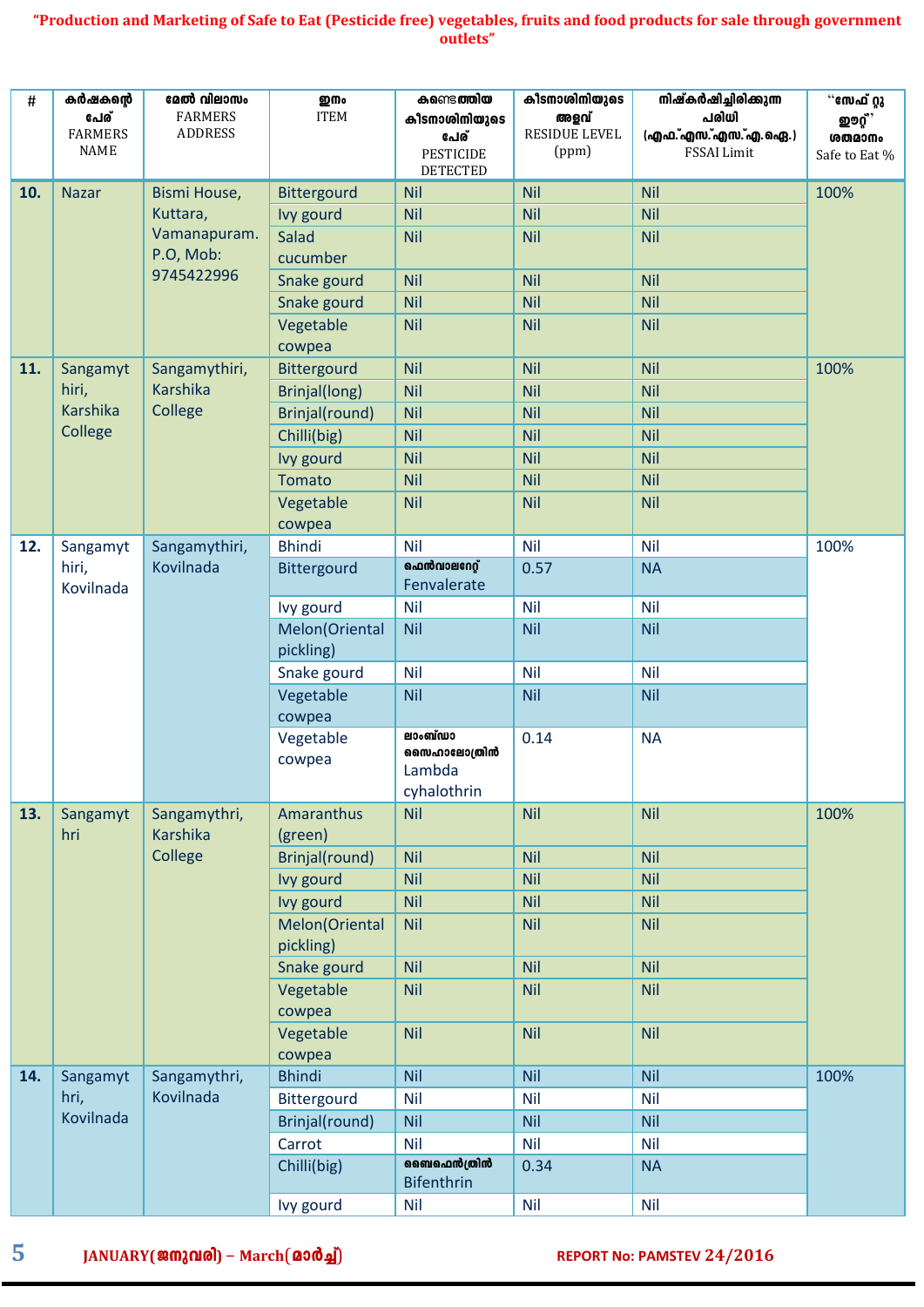| #   | കർഷകന്റെ<br>പേര്<br><b>FARMERS</b><br><b>NAME</b> | മേൽ വിലാസം<br><b>FARMERS</b><br><b>ADDRESS</b>                                  | <b>ഇനം</b><br><b>ITEM</b>                      | കണ്ടെ <b>ത്തിയ</b><br>കീടനാശിനിയുടെ<br>പേര്<br><b>PESTICIDE</b><br><b>DETECTED</b> | കീടനാശിനിയുടെ<br>അളവ്<br>RESIDUE LEVEL<br>(ppm) | നിഷ്കർഷിച്ചിരിക്കുന്ന<br>പരിധി<br>(എഫ.്എസ.്എസ.്എ.ഐ.)<br>FSSAI Limit | ്°േക് റ്റു<br><b>ഇൗറ്റ്</b> 2<br><b>ശതമാനം</b><br>Safe to Eat % |
|-----|---------------------------------------------------|---------------------------------------------------------------------------------|------------------------------------------------|------------------------------------------------------------------------------------|-------------------------------------------------|---------------------------------------------------------------------|-----------------------------------------------------------------|
|     |                                                   |                                                                                 | Melon(Orie<br>ntal<br>pickling)<br>Snake gourd | <b>Nil</b><br>Nil                                                                  | <b>Nil</b><br>Nil                               | <b>Nil</b><br><b>Nil</b>                                            |                                                                 |
| 15. | Shaiju                                            | Krishnathulasi,<br>Muthiyankavu,<br>Panaikode P.O<br>Ph No.<br>944684861        | <b>Salad</b><br>cucumber<br>Snake gourd        | <b>Nil</b><br><b>Nil</b>                                                           | <b>Nil</b><br><b>Nil</b>                        | <b>Nil</b><br><b>Nil</b>                                            | 100%                                                            |
| 16. | Sindhu                                            | <b>Pallichal</b><br>cluster,<br>Anayara                                         | <b>Amaranthus</b><br>(red)                     | ക്ളോർപൈറിഫോസ്<br>Chlorpyriphos                                                     | 4.46                                            | $0.2$ ppm                                                           | 0%                                                              |
| 17. | <b>Stanly</b>                                     | S.S. Bhavan,<br>Vembayam<br>P.O., Mob:<br>9895828568                            | Amaranthus<br>(green)                          | ക്ളോർപൈറിഫോസ്<br>Chlorpyriphos                                                     | 0.12                                            | $0.2$ ppm                                                           | 87.5%                                                           |
|     |                                                   |                                                                                 | <b>Amaranthus</b><br>(green)                   | ക്ളോർപൈറിഫോസ്<br>Chlorpyirphos                                                     | 1.53                                            | $0.2$ ppm                                                           |                                                                 |
|     |                                                   |                                                                                 |                                                | മൈപർമെത്രിൻ<br>Cypermethrin                                                        | 0.23                                            | <b>NA</b>                                                           |                                                                 |
|     |                                                   |                                                                                 | <b>Bhindi</b>                                  | <b>Nil</b>                                                                         | <b>Nil</b>                                      | <b>Nil</b>                                                          |                                                                 |
|     |                                                   |                                                                                 | Melon(Orie<br>ntal<br>pickling)                | <b>Nil</b>                                                                         | <b>Nil</b>                                      | <b>Nil</b>                                                          |                                                                 |
|     |                                                   |                                                                                 | <b>Salad</b><br>cucumber                       | <b>Nil</b>                                                                         | <b>Nil</b>                                      | <b>Nil</b>                                                          |                                                                 |
|     |                                                   |                                                                                 | Snake gourd                                    | <b>Nil</b>                                                                         | <b>Nil</b>                                      | <b>Nil</b>                                                          |                                                                 |
|     |                                                   |                                                                                 | Snake gourd                                    | <b>Nil</b>                                                                         | <b>Nil</b>                                      | <b>Nil</b>                                                          |                                                                 |
|     |                                                   |                                                                                 | Vegetable                                      | <b>Nil</b>                                                                         | <b>Nil</b>                                      | <b>Nil</b>                                                          |                                                                 |
| 18. | Sunil                                             | Koopakkadu                                                                      | cowpea<br>Melon(Orie                           | <b>Nil</b>                                                                         | Nil                                             | <b>Nil</b>                                                          | 100%                                                            |
|     | <b>Kumar</b>                                      | thadatharikath<br>u veedu,                                                      | ntal<br>pickling)                              |                                                                                    |                                                 |                                                                     |                                                                 |
|     |                                                   | Parayankkavu,<br>Erinjayam P.O.<br>Ph No.<br>9562299730                         | Snake gourd                                    | <b>Nil</b>                                                                         | Nil                                             | <b>Nil</b>                                                          |                                                                 |
| 19. | Thangapp<br>an                                    | Valluvar SF,<br>Panangode                                                       | <b>Brinjal</b><br>(round)                      | <b>Nil</b>                                                                         | Nil                                             | <b>Nil</b>                                                          | 100%                                                            |
| 20. | Unni<br>Krishnan                                  | Kuzhiyinkattu<br>house,<br>Nellanad P.O,<br>Vamanapuram<br>Ph No.<br>9746578162 | Vegetable<br>cowpea                            | Nil                                                                                | Nil                                             | <b>Nil</b>                                                          | 100%                                                            |
| 21. | VFPCK,                                            | VFPCK,                                                                          | Bittergourd                                    | <b>Nil</b>                                                                         | <b>Nil</b>                                      | <b>Nil</b>                                                          | 100%                                                            |
|     | Kovilnada                                         | Kovilnada                                                                       | Ivy gourd                                      | <b>Nil</b>                                                                         | <b>Nil</b>                                      | <b>Nil</b>                                                          |                                                                 |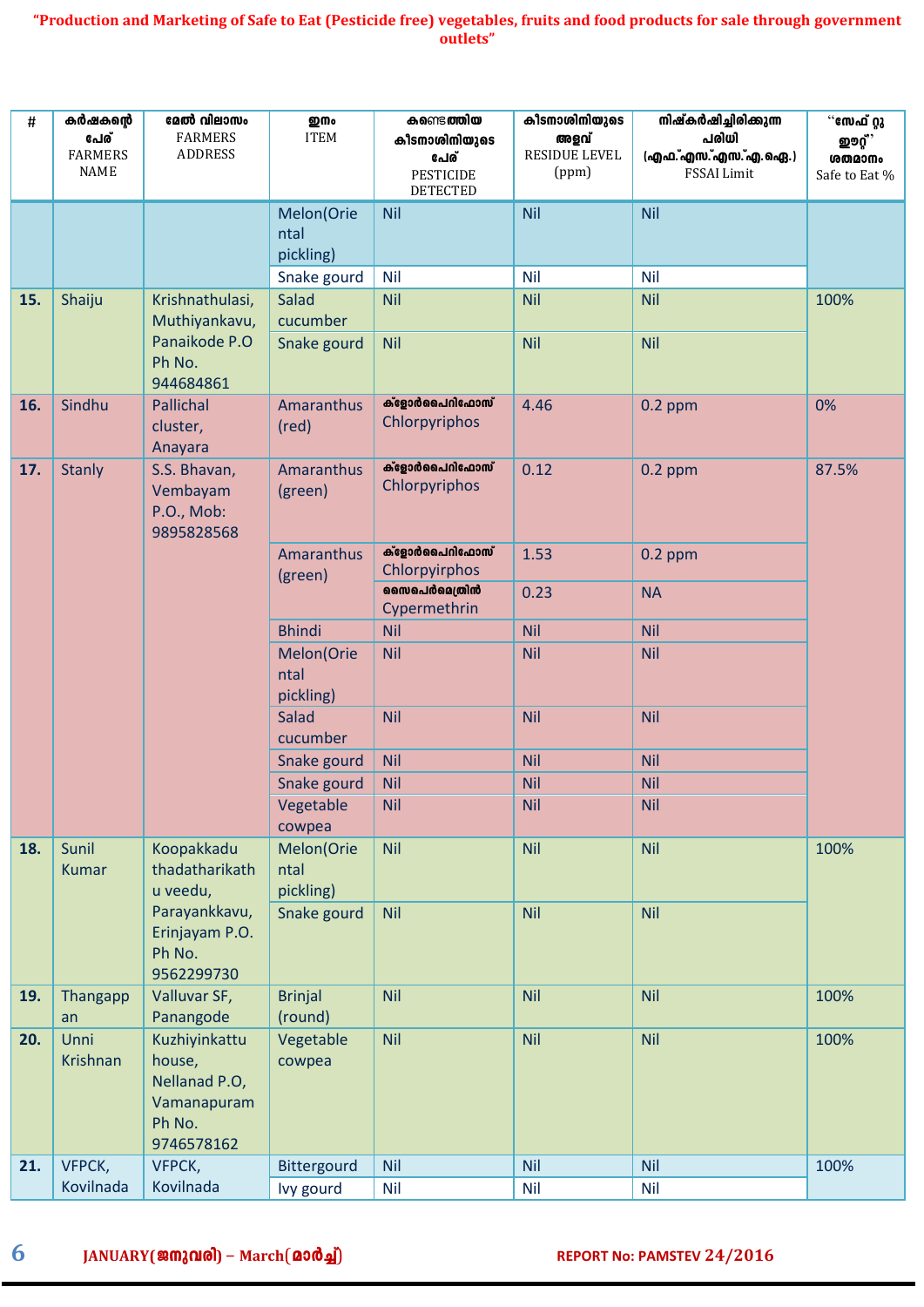| #                                                                                                                    | കർഷകന്റെ<br>പേര്<br><b>FARMERS</b><br>NAME | മേൽ വിലാസം<br><b>FARMERS</b><br><b>ADDRESS</b>       | று<br><b>ITEM</b>                              | കണ്ടെ <b>ത്തിയ</b><br>കീടനാശിനിയുടെ<br>പേര്<br><b>PESTICIDE</b><br><b>DETECTED</b> | കീടനാശിനിയുടെ<br>അളവ്<br><b>RESIDUE LEVEL</b><br>(ppm) | നിഷ്കർഷിച്ചിരിക്കുന്ന<br>പരിധി<br>(എഫ.്എസ.്എസ.്എ.ഐ.)<br><b>FSSAI Limit</b> | ്°േക് റ്റു<br><b>ற</b> ூர்,<br>ശതമാനം<br>Safe to Eat % |  |  |
|----------------------------------------------------------------------------------------------------------------------|--------------------------------------------|------------------------------------------------------|------------------------------------------------|------------------------------------------------------------------------------------|--------------------------------------------------------|----------------------------------------------------------------------------|--------------------------------------------------------|--|--|
|                                                                                                                      |                                            |                                                      | Melon<br>(Oriental<br>pickling)<br>Snake gourd | ക്ളോർപൈറിഫോസ്<br>Chlorpyriphos<br>ഹെൻവാലറേറ്റ്<br>Fenvalerate                      | 0.07<br>0.24                                           | 0.2<br><b>NA</b>                                                           |                                                        |  |  |
|                                                                                                                      |                                            | മൊത്തം സാമ്പിളുകളുടെ എണ്ണം (Total Number of samples) |                                                |                                                                                    |                                                        |                                                                            | 76                                                     |  |  |
| കീടനാശിനി കണ്ടെത്തിയ സാമ്പിളുകളുടെ എണ്ണം (Number of samples with pesticides detected)<br>9                           |                                            |                                                      |                                                |                                                                                    |                                                        |                                                                            |                                                        |  |  |
| നിഷ്കർഷിച്ചിരിക്കുന്ന പരിധിക്ക് മുകളിൽ  കീടനാശിനി കണ്ടെത്തിയ സാമ്പിളുകളുടെ എണ്ണം (Above MRL Limit)<br>$\overline{2}$ |                                            |                                                      |                                                |                                                                                    |                                                        |                                                                            |                                                        |  |  |

**97.3%**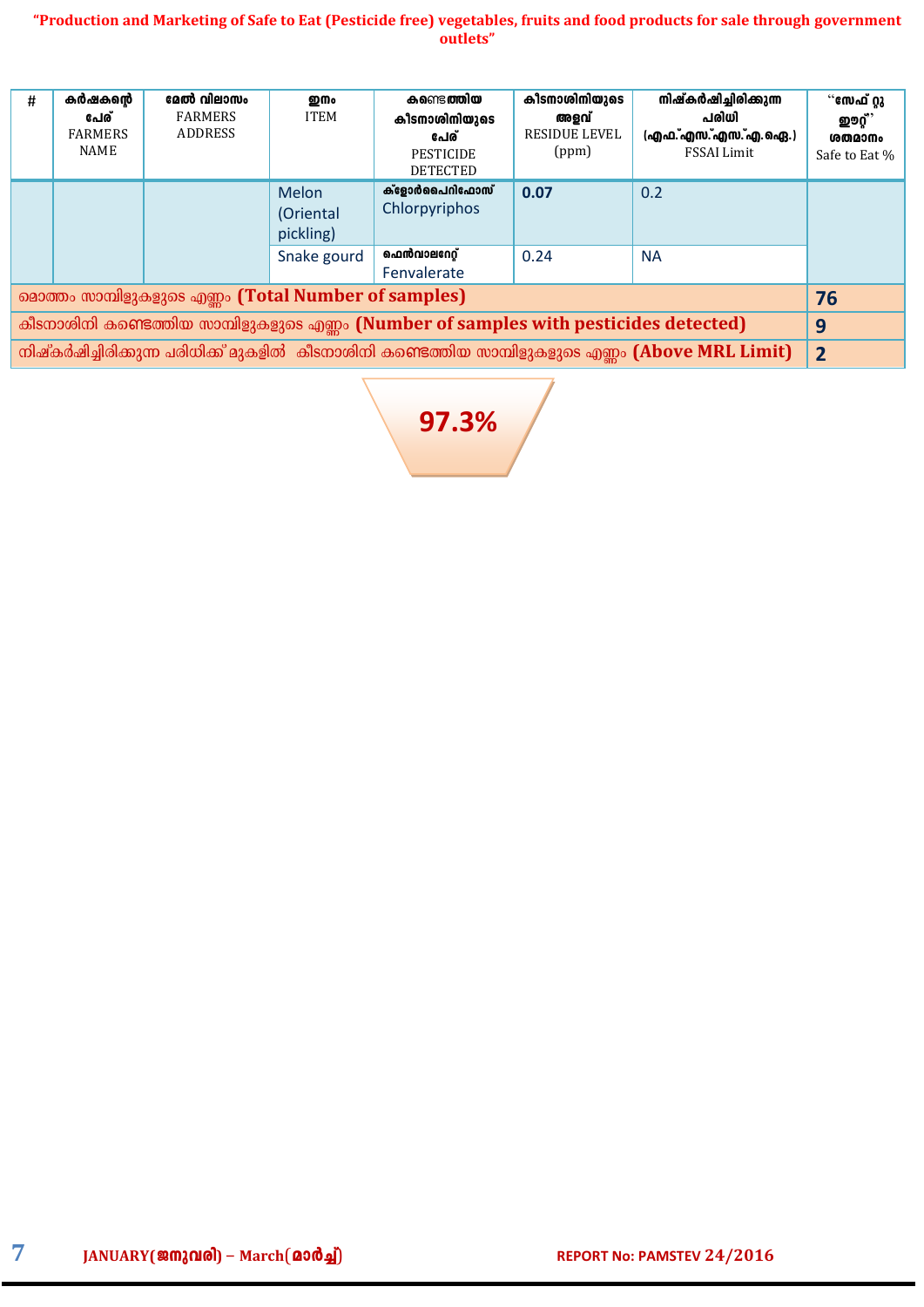|    |                                                   | <b>Karnataka</b>                               |                                                                                       |            | ouuets                                                                             |                                                        | സാമ്പിളുകളുടെ എണ്ണം (No. Of samples)                                                              |                                                                      |
|----|---------------------------------------------------|------------------------------------------------|---------------------------------------------------------------------------------------|------------|------------------------------------------------------------------------------------|--------------------------------------------------------|---------------------------------------------------------------------------------------------------|----------------------------------------------------------------------|
|    |                                                   | കർണ്ണാടക                                       |                                                                                       |            |                                                                                    |                                                        | <b>16</b>                                                                                         |                                                                      |
| #  | കർഷകന്റെ<br>പേര്<br><b>FARMERS</b><br><b>NAME</b> | മേൽ വിലാസം<br><b>FARMERS</b><br><b>ADDRESS</b> | ෩<br><b>ITEM</b>                                                                      |            | കണ്ടെ <b>ത്തിയ</b><br>കീടനാശിനിയുടെ<br>പേര്<br><b>PESTICIDE</b><br><b>DETECTED</b> | കീടനാശിനിയുടെ<br>അളവ്<br><b>RESIDUE LEVEL</b><br>(ppm) | നിഷ്കർഷിച്ചിരിക്കുന്ന<br>പരിധി<br>(എഫ.്എസ.്എസ.്എ.ഐ.)<br><b>FSSAI Limit</b>                        | ്°േക് റ്റു<br><b>ற</b> ூழ் ,<br><b>ശതമാനം</b><br>Safe to Eat<br>$\%$ |
| 1. | Chennappa                                         | Nagarhalli,                                    | <b>Beans</b>                                                                          | <b>Nil</b> |                                                                                    | <b>Nil</b>                                             | <b>Nil</b>                                                                                        | 100%                                                                 |
|    |                                                   | <b>Hossur</b>                                  | <b>Bottle gourd</b>                                                                   | <b>Nil</b> |                                                                                    | <b>Nil</b>                                             | <b>Nil</b>                                                                                        |                                                                      |
| 2. | <b>Basona</b>                                     | H Kopla,<br><b>Hossur</b>                      | Brinjal(long)                                                                         | <b>Nil</b> |                                                                                    | <b>Nil</b>                                             | <b>Nil</b>                                                                                        | 100%                                                                 |
| 3. | Jawra Gauda                                       | Nagamangala                                    | <b>Beans</b>                                                                          | Nil        |                                                                                    | <b>Nil</b>                                             | <b>Nil</b>                                                                                        | 100%                                                                 |
|    |                                                   | Madhy<br>District,<br>Karnataka                | <b>Beetroot</b>                                                                       | <b>Nil</b> |                                                                                    | <b>Nil</b>                                             | <b>Nil</b>                                                                                        |                                                                      |
| 4. | Sambhuanna                                        | Nagarhalli,<br><b>Hossur</b>                   | Capsicum<br>(green)                                                                   | Nil        |                                                                                    | <b>Nil</b>                                             | Nil                                                                                               | 100%                                                                 |
| 5. | Sri.<br><b>Dhamadhara</b>                         | Namangai,<br><b>Hossur</b>                     | Potato                                                                                | Nil        |                                                                                    | <b>Nil</b>                                             | <b>Nil</b>                                                                                        | 100%                                                                 |
| 6. | Sri.                                              | Nagarhalli,                                    | <b>Beetroot</b>                                                                       | <b>Nil</b> |                                                                                    | <b>Nil</b>                                             | <b>Nil</b>                                                                                        | 100%                                                                 |
|    | Gurukorati                                        | <b>Hossur</b>                                  | Melon<br>(Oriental<br>pickling)                                                       | Nil        |                                                                                    | <b>Nil</b>                                             | <b>Nil</b>                                                                                        |                                                                      |
|    |                                                   |                                                | <b>Tomato</b>                                                                         | <b>Nil</b> |                                                                                    | <b>Nil</b>                                             | <b>Nil</b>                                                                                        |                                                                      |
| 7. | Sri. K.R.<br>Sageri                               | H. Kopla,<br><b>Hossur</b>                     | Cabbage<br>(ordinary)                                                                 | <b>Nil</b> |                                                                                    | <b>Nil</b>                                             | <b>Nil</b>                                                                                        | 100%                                                                 |
| 8. | Sri.<br>Kumaranagur<br>u                          | Nagamangala<br>, Hossur                        | Cauliflower                                                                           | Nil        |                                                                                    | <b>Nil</b>                                             | Nil                                                                                               | 100%                                                                 |
| 9. | Sri. Mahesh                                       | H. Kopla,<br><b>Hossur</b>                     | <b>Salad</b><br>cucumber                                                              | <b>Nil</b> |                                                                                    | <b>Nil</b>                                             | <b>Nil</b>                                                                                        | 100%                                                                 |
| 10 | Sri.<br>Nagendran                                 | Nagamangala<br>, Hossur                        | Brinjal(round)                                                                        | <b>Nil</b> |                                                                                    | <b>Nil</b>                                             | <b>Nil</b>                                                                                        | 100%                                                                 |
| 11 | Sri. Seena                                        | H. Kopla,<br><b>Hossur</b>                     | Onion(small)                                                                          | <b>Nil</b> |                                                                                    | <b>Nil</b>                                             | <b>Nil</b>                                                                                        | 100%                                                                 |
| 12 | Sivaanna                                          | Kenjegori,<br>Nagarhalli,<br><b>Hossur</b>     | Pumpkin                                                                               | <b>Nil</b> |                                                                                    | <b>Nil</b>                                             | <b>Nil</b>                                                                                        | 100%                                                                 |
|    |                                                   |                                                | മൊത്തം സാമ്പിളുകളുടെ എണ്ണം (Total Number of samples)                                  |            |                                                                                    |                                                        |                                                                                                   | 16                                                                   |
|    |                                                   |                                                | കീടനാശിനി കണ്ടെത്തിയ സാമ്പിളുകളുടെ എണ്ണം (Number of samples with pesticides detected) |            |                                                                                    |                                                        |                                                                                                   | $\bf{0}$                                                             |
|    |                                                   |                                                |                                                                                       |            |                                                                                    |                                                        | നിഷ്കർഷിച്ചിരിക്കുന്ന പരിധിക്ക് മുകളിൽ കീടനാശിനി കണ്ടെത്തിയ സാമ്പിളുകളുടെ എണ്ണം (Above MRL Limit) | $\boldsymbol{0}$                                                     |

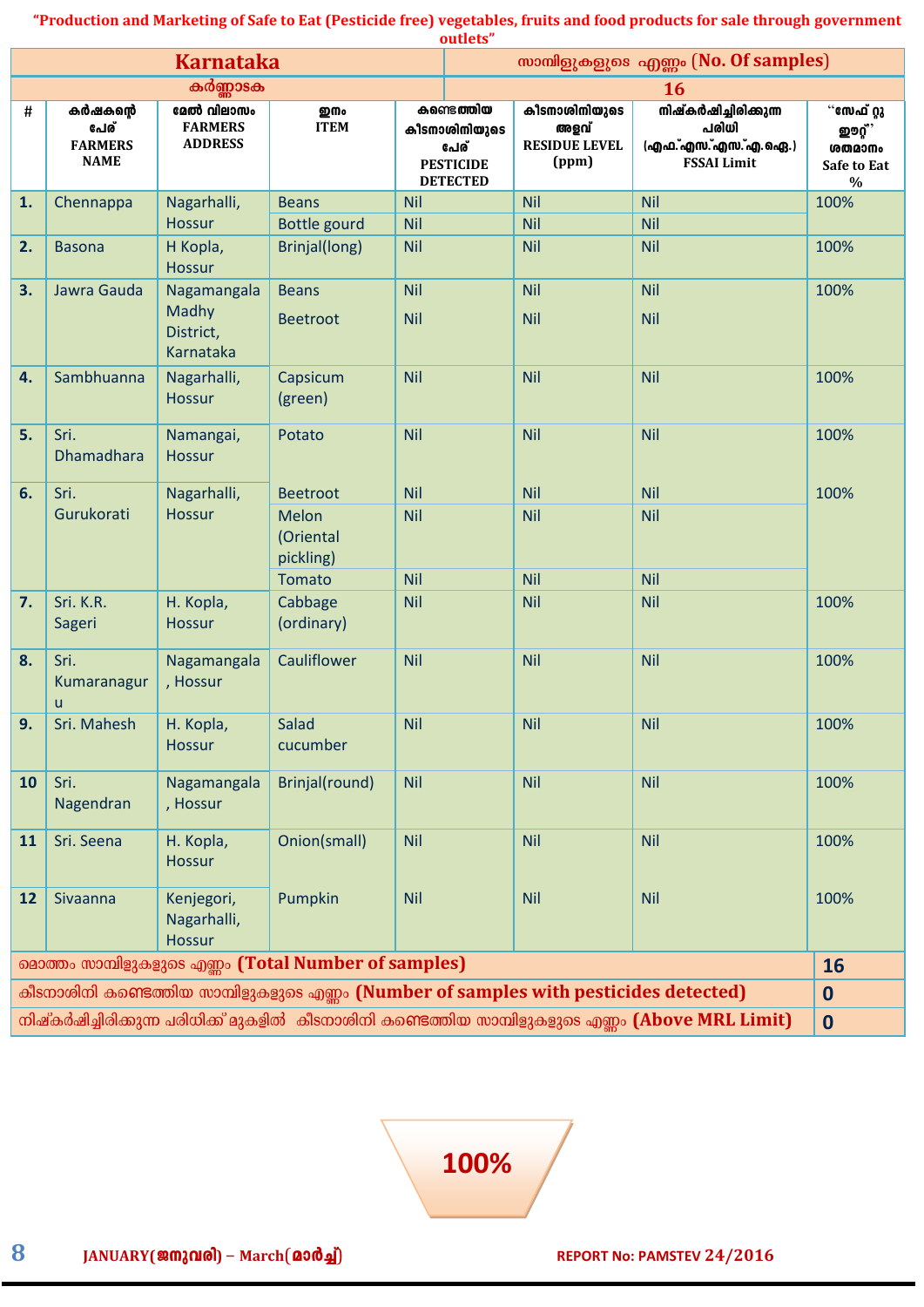|                                                                                       |                                                   | <b>Tamil Nadu</b>                                   |                                                      |                                                                            | സാമ്പിളുകളുടെ എണ്ണം (No. Of samples) |                                                        |                                                                                                   |                                                        |
|---------------------------------------------------------------------------------------|---------------------------------------------------|-----------------------------------------------------|------------------------------------------------------|----------------------------------------------------------------------------|--------------------------------------|--------------------------------------------------------|---------------------------------------------------------------------------------------------------|--------------------------------------------------------|
|                                                                                       | തമിഴ്നാട്                                         |                                                     |                                                      |                                                                            |                                      |                                                        |                                                                                                   |                                                        |
| #                                                                                     | കർഷകന്റെ<br>പേര്<br><b>FARMERS</b><br><b>NAME</b> | മേൽ വിലാസം<br><b>FARMERS</b><br><b>ADDRESS</b>      | ஹில<br><b>ITEM</b>                                   | കണ്ടെത്തിയ<br>കീടനാശിനിയുടെ<br>പേര്<br><b>PESTICIDE</b><br><b>DETECTED</b> |                                      | കീടനാശിനിയുടെ<br>അളവ്<br><b>RESIDUE LEVEL</b><br>(ppm) | നിഷ്കർഷിച്ചിരിക്കുന്ന<br>പരിധി<br>(എഫ.്എസ.്എസ.്എ.ഐ.)<br><b>FSSAI Limit</b>                        | ്°േക് റ്റു<br>ഇൗറ്റ്,<br>ശതമാനം<br>Safe to Eat<br>$\%$ |
| 1.                                                                                    | <b>Muttu Nadar</b>                                | Lebbai<br>Kudierappu,<br>Kavalkinaru,<br>Tamil nadu | Greenchilli                                          | <b>Nil</b>                                                                 |                                      | <b>Nil</b>                                             | <b>Nil</b>                                                                                        | 100%                                                   |
|                                                                                       |                                                   |                                                     | മൊത്തം സാമ്പിളുകളുടെ എണ്ണം (Total Number of samples) |                                                                            |                                      |                                                        |                                                                                                   | 1                                                      |
| കീടനാശിനി കണ്ടെത്തിയ സാമ്പിളുകളുടെ എണ്ണം (Number of samples with pesticides detected) |                                                   |                                                     |                                                      |                                                                            |                                      |                                                        |                                                                                                   | $\bf{0}$                                               |
|                                                                                       |                                                   |                                                     |                                                      |                                                                            |                                      |                                                        | നിഷ്കർഷിച്ചിരിക്കുന്ന പരിധിക്ക് മുകളിൽ കീടനാശിനി കണ്ടെത്തിയ സാമ്പിളുകളുടെ എണ്ണം (Above MRL Limit) | $\mathbf 0$                                            |



|                                                                                                      |                                                   | <b>Mysore</b>                                  |                       |            |                                                                            |                                                        | സാമ്പിളുകളുടെ എണ്ണം (No. Of samples)                                                              |                                                                          |
|------------------------------------------------------------------------------------------------------|---------------------------------------------------|------------------------------------------------|-----------------------|------------|----------------------------------------------------------------------------|--------------------------------------------------------|---------------------------------------------------------------------------------------------------|--------------------------------------------------------------------------|
|                                                                                                      |                                                   | മൈസൂർ                                          |                       |            |                                                                            |                                                        | 9                                                                                                 |                                                                          |
| #                                                                                                    | കർഷകന്റെ<br>പേര്<br><b>FARMERS</b><br><b>NAME</b> | മേൽ വിലാസം<br><b>FARMERS</b><br><b>ADDRESS</b> | று<br><b>ITEM</b>     |            | കണ്ടെത്തിയ<br>കീടനാശിനിയുടെ<br>പേര്<br><b>PESTICIDE</b><br><b>DETECTED</b> | കീടനാശിനിയുടെ<br>അളവ്<br><b>RESIDUE LEVEL</b><br>(ppm) | നിഷ്കർഷിച്ചിരിക്കുന്ന<br>പരിധി<br>(എഫ.്എസ.്എസ.്എ.ഐ.)<br><b>FSSAI Limit</b>                        | ്°േക് റ്റു<br><b>ഇ</b> ൗറ്റ് ,<br>ശതമാനം<br>Safe to Eat<br>$\frac{0}{0}$ |
| 1.                                                                                                   | <b>Natray</b>                                     | Selvipira,<br>Coorg                            | Ginger                | <b>Nil</b> |                                                                            | <b>Nil</b>                                             | <b>Nil</b>                                                                                        | 100%                                                                     |
| 2.                                                                                                   | Ninja Shetty                                      | Door#:74,<br>Hebbel P.O,                       | Cabbage<br>(ordinary) | <b>Nil</b> |                                                                            | <b>Nil</b>                                             | <b>Nil</b>                                                                                        | 100%                                                                     |
|                                                                                                      |                                                   | <b>Mysore</b>                                  | Carrot                | <b>Nil</b> |                                                                            | <b>Nil</b>                                             | <b>Nil</b>                                                                                        |                                                                          |
|                                                                                                      |                                                   | <b>District</b>                                | Tomato                | <b>Nil</b> |                                                                            | <b>Nil</b>                                             | <b>Nil</b>                                                                                        |                                                                          |
| 3.                                                                                                   | Ravi.K                                            | H.D Kotta,                                     | <b>Beans</b>          | <b>Nil</b> |                                                                            | <b>Nil</b>                                             | <b>Nil</b>                                                                                        | 100%                                                                     |
|                                                                                                      |                                                   | Mysore,<br>Ambapura                            | Cabbage<br>(ordinary) | <b>Nil</b> |                                                                            | <b>Nil</b>                                             | <b>Nil</b>                                                                                        |                                                                          |
|                                                                                                      |                                                   | holli. Ph No.                                  | Cauliflower           | <b>Nil</b> |                                                                            | <b>Nil</b>                                             | <b>Nil</b>                                                                                        |                                                                          |
|                                                                                                      |                                                   | 988061451                                      | Greenchilli           | <b>Nil</b> |                                                                            | <b>Nil</b>                                             | <b>Nil</b>                                                                                        |                                                                          |
|                                                                                                      |                                                   |                                                | <b>Tomato</b>         | <b>Nil</b> |                                                                            | <b>Nil</b>                                             | <b>Nil</b>                                                                                        |                                                                          |
| മൊത്തം സാമ്പിളുകളുടെ എണ്ണം (Total Number of samples)<br>9                                            |                                                   |                                                |                       |            |                                                                            |                                                        |                                                                                                   |                                                                          |
| കീടനാശിനി കണ്ടെത്തിയ സാമ്പിളുകളുടെ എണ്ണം (Number of samples with pesticides detected)<br>$\mathbf 0$ |                                                   |                                                |                       |            |                                                                            |                                                        |                                                                                                   |                                                                          |
|                                                                                                      |                                                   |                                                |                       |            |                                                                            |                                                        | നിഷ്കർഷിച്ചിരിക്കുന്ന പരിധിക്ക് മുകളിൽ കീടനാശിനി കണ്ടെത്തിയ സാമ്പിളുകളുടെ എണ്ണം (Above MRL Limit) | $\mathbf 0$                                                              |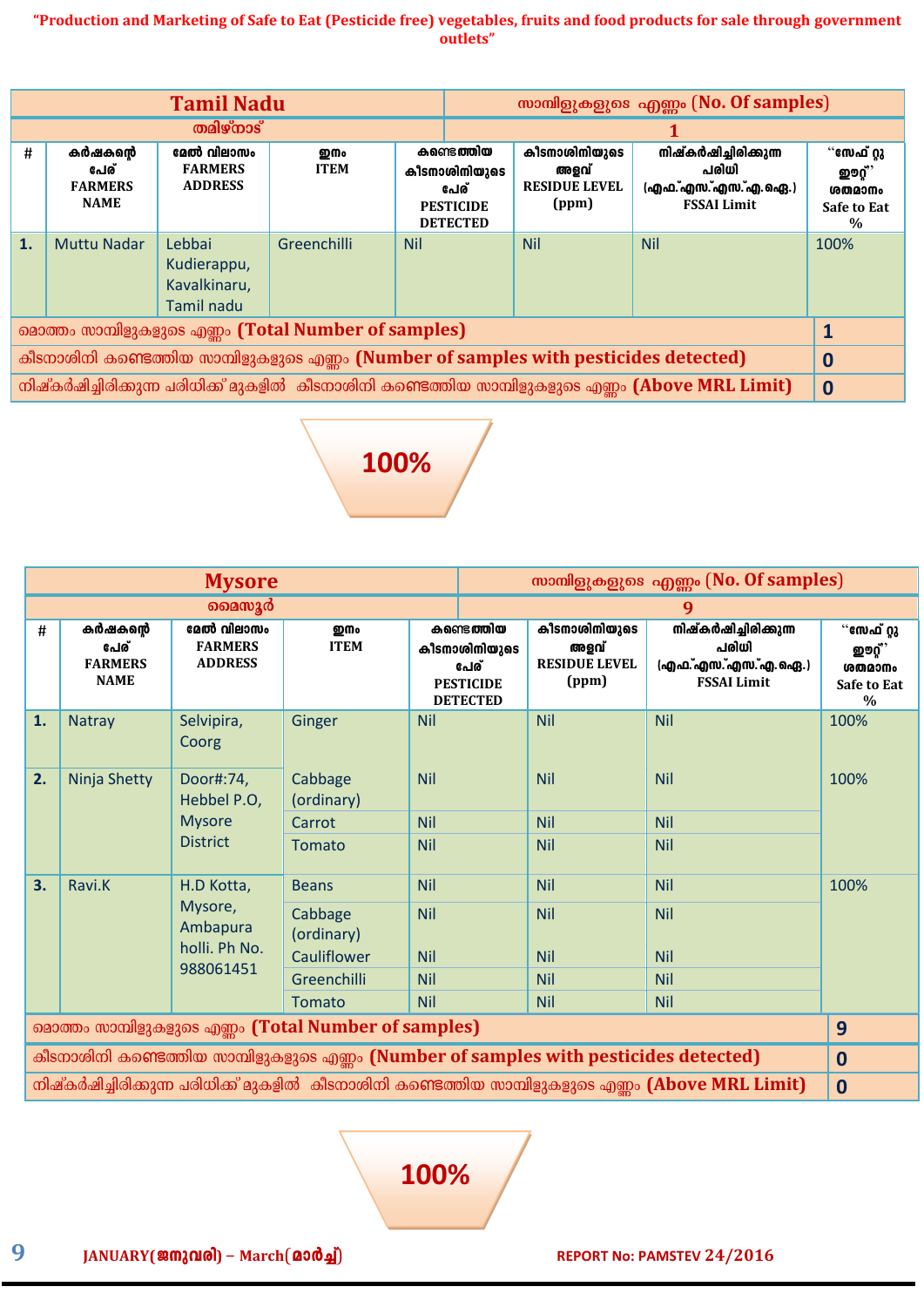|    |                                                   | <b>Waynad</b>                                                                                                 |                             |            |                                                                            |                                                        | സാമ്പിളുകളുടെ എണ്ണം (No. Of samples)                                       |                                                                        |
|----|---------------------------------------------------|---------------------------------------------------------------------------------------------------------------|-----------------------------|------------|----------------------------------------------------------------------------|--------------------------------------------------------|----------------------------------------------------------------------------|------------------------------------------------------------------------|
|    |                                                   | വയനാട്                                                                                                        |                             |            |                                                                            |                                                        | <b>10</b>                                                                  |                                                                        |
| Ħ  | കർഷകന്റെ<br>പേര്<br><b>FARMERS</b><br><b>NAME</b> | മേൽ വിലാസം<br><b>FARMERS ADDRESS</b>                                                                          | று ம<br><b>ITEM</b>         |            | കണ്ടെത്തിയ<br>കീടനാശിനിയുടെ<br>പേര്<br><b>PESTICIDE</b><br><b>DETECTED</b> | കീടനാശിനിയുടെ<br>അളവ്<br><b>RESIDUE LEVEL</b><br>(ppm) | നിഷ്കർഷിച്ചിരിക്കുന്ന<br>പരിധി<br>(എഫ.്എസ.്എസ.്എ.ഐ.)<br><b>FSSAI Limit</b> | ്°േക് റ്റു<br><b>ഇ</b> ൗറ്റ് ,<br><b>ശതമാനം</b><br>Safe to Eat<br>$\%$ |
| 1. | <b>Bavitha</b>                                    | Mallisherikunnu<br>(H), Mothakara,<br>Kottarakunnu<br>(PO), Vellamunda<br>(KrishiBhavan)<br>(WND 2)           | Amaranthus<br>(green)       | <b>Nil</b> |                                                                            | <b>Nil</b>                                             | <b>Nil</b>                                                                 | 100%                                                                   |
| 2. | Biju                                              | Kayapurathu (H),<br>Kottarakunnu<br>(PO), Vellamunda<br>(KrishiBhavan)<br>(WND 3)                             | Salad<br>cucumber           | Nil        |                                                                            | <b>Nil</b>                                             | <b>Nil</b>                                                                 | 100%                                                                   |
| 3. | C.U.<br>Joseph                                    | Chittarakal (H),<br>Vazhavatta (PO),<br><b>Muttil</b><br>(KrishiBhavan)<br>(WND 9)                            | Cabbage<br>(ordinary)       | Nil        |                                                                            | <b>Nil</b>                                             | <b>Nil</b>                                                                 | 100%                                                                   |
| 4. | Jithesh                                           | Jitheeshalayam<br>(H), Thaloor (PO),<br>Nenmeni<br>(KrishiBhavan)<br>(WND 6)                                  | Amaranthus<br>(green)       | <b>Nil</b> |                                                                            | <b>Nil</b>                                             | <b>Nil</b>                                                                 | 100%                                                                   |
| 5. | Johny                                             | Patani (H),<br>Kalpetta (PO),<br>Kalpetta<br>(KrishiBhavan)<br>(WND 4)                                        | Banana(raw<br>) pisanglinin | <b>Nil</b> |                                                                            | <b>Nil</b>                                             | <b>Nil</b>                                                                 | 100%                                                                   |
| 6. | Joy                                               | Naluthottiyil (H),<br>Kattayad (PO),<br>Vellamunda<br>(KrishiBhavan)<br>(WND 8)                               | Bittergourd                 | <b>Nil</b> |                                                                            | <b>Nil</b>                                             | <b>Nil</b>                                                                 | 100%                                                                   |
| 7. | Radhakris<br>hnan                                 | Kallingal (H),<br>Narrokadavu,<br>Mothakara,<br>Kottarakunnu<br>(PO), Vellamunda<br>(KrishiBhavan)<br>(WND 1) | Vegetable<br>cowpea         | <b>Nil</b> |                                                                            | <b>Nil</b>                                             | <b>Nil</b>                                                                 | 100%                                                                   |
| 8. | Smitha                                            | Kazhambukunnu<br>(H), Nenmeni<br>(KrishiBhavan)<br>(WND 10)                                                   | Cabbage<br>(ordinary)       | <b>Nil</b> |                                                                            | <b>Nil</b>                                             | <b>Nil</b>                                                                 | 100%                                                                   |